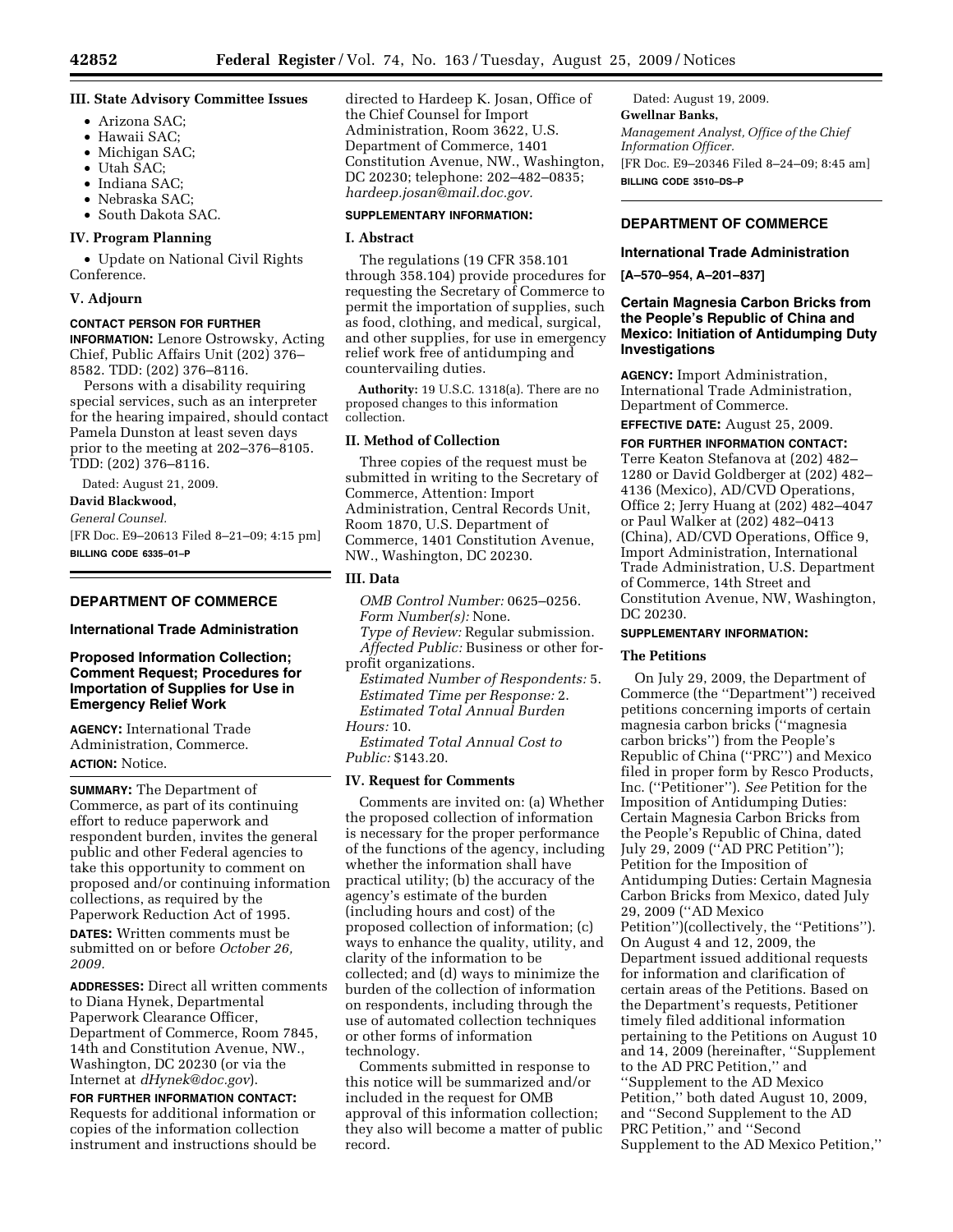both dated August 14, 2009). The period of investigation (''POI'') for the PRC is January 1, 2009, through June 30, 2009. The POI for Mexico is July 1, 2008, through June 30, 2009. *See* 19 CFR 351.204(b)(1).

In accordance with section 732(b) of the Tariff Act of 1930, as amended (the ''Act''), Petitioner alleges that imports of magnesia carbon bricks from the PRC and Mexico are being, or are likely to be, sold in the United States at less than fair value, within the meaning of section 731 of the Act, and that such imports are materially injuring, or threatening material injury to, an industry in the United States.

The Department finds that Petitioner filed the Petitions on behalf of the domestic industry because Petitioner is an interested party, as defined in section 771(9)(C) of the Act, and has demonstrated sufficient industry support with respect to the antidumping duty investigations that Petitioner is requesting the Department to initiate (*see* ''Determination of Industry Support for the Petitions'' section below).

#### **Scope of Investigations**

The products covered by these investigations are magnesia carbon bricks from the PRC and Mexico. For a full description of the scope of the investigations, please see the ''Scope of Investigations,'' in Appendix I of this notice.

#### **Comments on Scope of Investigations**

During our review of the Petitions, we discussed the scope with Petitioner to ensure that it is an accurate reflection of the products for which the domestic industry is seeking relief. Moreover, as discussed in the preamble to the regulations (*Antidumping Duties; Countervailing Duties; Final Rule*, 62 FR 27296, 27323 (May 19, 1997)), we are setting aside a period for interested parties to raise issues regarding product coverage. The Department encourages all interested parties to submit such comments by September 8, 2009.1 Comments should be addressed to Import Administration's APO/Dockets Unit, Room 1870, U.S. Department of Commerce, 14th Street and Constitution Avenue, NW, Washington, DC 20230. The period of scope consultations is intended to provide the Department with ample opportunity to consider all comments and to consult with parties prior to the issuance of the preliminary determinations.

#### **Comments on Product Characteristics for Antidumping Duty Questionnaires**

We are requesting comments from interested parties regarding the appropriate physical characteristics of magnesia carbon bricks to be reported in response to the Department's antidumping questionnaires. This information will be used to identify the key physical characteristics of the merchandise under consideration in order to more accurately report the relevant factors and costs of production, as well as to develop appropriate product comparison criteria.

Interested parties may provide information or comments that they believe are relevant to the development of an accurate listing of physical characteristics. Specifically, they may provide comments as to which characteristics are appropriate to use as: 1) general product characteristics; and 2) the product comparison criteria. We note that it is not always appropriate to use all product characteristics as product comparison criteria. We base product comparison criteria on meaningful commercial differences among products. In other words, while there may be some physical product characteristics utilized by manufacturers to describe magnesia carbon bricks, it may be that only a select few product characteristics take into account commercially meaningful physical characteristics. In addition, interested parties may comment on the order in which the physical characteristics should be used in product matching. Generally, the Department attempts to list the most important physical characteristics first and the least important characteristics last.

In order to consider the suggestions of interested parties in developing and issuing the antidumping duty questionnaires, we must receive comments at the above–referenced address by September 8, 2009. Additionally, rebuttal comments must be received by September 15, 2009.

## **Determination of Industry Support for the Petitions**

Section 732(b)(1) of the Act requires that a petition be filed on behalf of the domestic industry. Section 732(c)(4)(A) of the Act provides that a petition meets this requirement if the domestic producers or workers who support the petition account for: (i) at least 25 percent of the total production of the domestic like product; and (ii) more than 50 percent of the production of the domestic like product produced by that portion of the industry expressing

support for, or opposition to, the petition. Moreover, section 732(c)(4)(D) of the Act provides that, if the petition does not establish support of domestic producers or workers accounting for more than 50 percent of the total production of the domestic like product, the Department shall: (i) poll the industry or rely on other information in order to determine if there is support for the petition, as required by subparagraph (A); or (ii) determine industry support using a statistically valid sampling method.

Section 771(4)(A) of the Act defines the ''industry'' as the producers as a whole of a domestic like product. Thus, to determine whether a petition has the requisite industry support, the statute directs the Department to look to producers and workers who produce the domestic like product. The International Trade Commission (''ITC''), which is responsible for determining whether ''the domestic industry'' has been injured, must also determine what constitutes a domestic like product in order to define the industry. While both the Department and the ITC must apply the same statutory definition regarding the domestic like product (*see* section 771(10) of the Act), they do so for different purposes and pursuant to a separate and distinct authority. In addition, the Department's determination is subject to limitations of time and information. Although this may result in different definitions of the like product, such differences do not render the decision of either agency contrary to law. *See USEC, Inc. v. United States*, 132 F. Supp. 2d 1, 8 (Ct. Int'l Trade 2001), citing *Algoma Steel Corp., Ltd. v. United States*, 688 F. Supp. 639, 644 (Ct. Int'l Trade 1988), *aff'd* 865 F.2d 240 (Fed. Cir. 1989), *cert. denied* 492 U.S. 919 (1989).

Section 771(10) of the Act defines the domestic like product as ''a product which is like, or in the absence of like, most similar in characteristics and uses with, the article subject to an investigation under this title.'' Thus, the reference point from which the domestic like product analysis begins is ''the article subject to an investigation'' (*i.e.*, the class or kind of merchandise to be investigated, which normally will be the scope as defined in the petition).

With regard to the domestic like product, Petitioner does not offer a definition of domestic like product distinct from the scope of the investigations. Based on our analysis of the information submitted on the record, we have determined that magnesia carbon bricks constitute a single domestic like product and we have analyzed industry support in terms

<sup>1</sup>September 8, 2009, is the first business day after twenty calendar days from the signature date of this notice.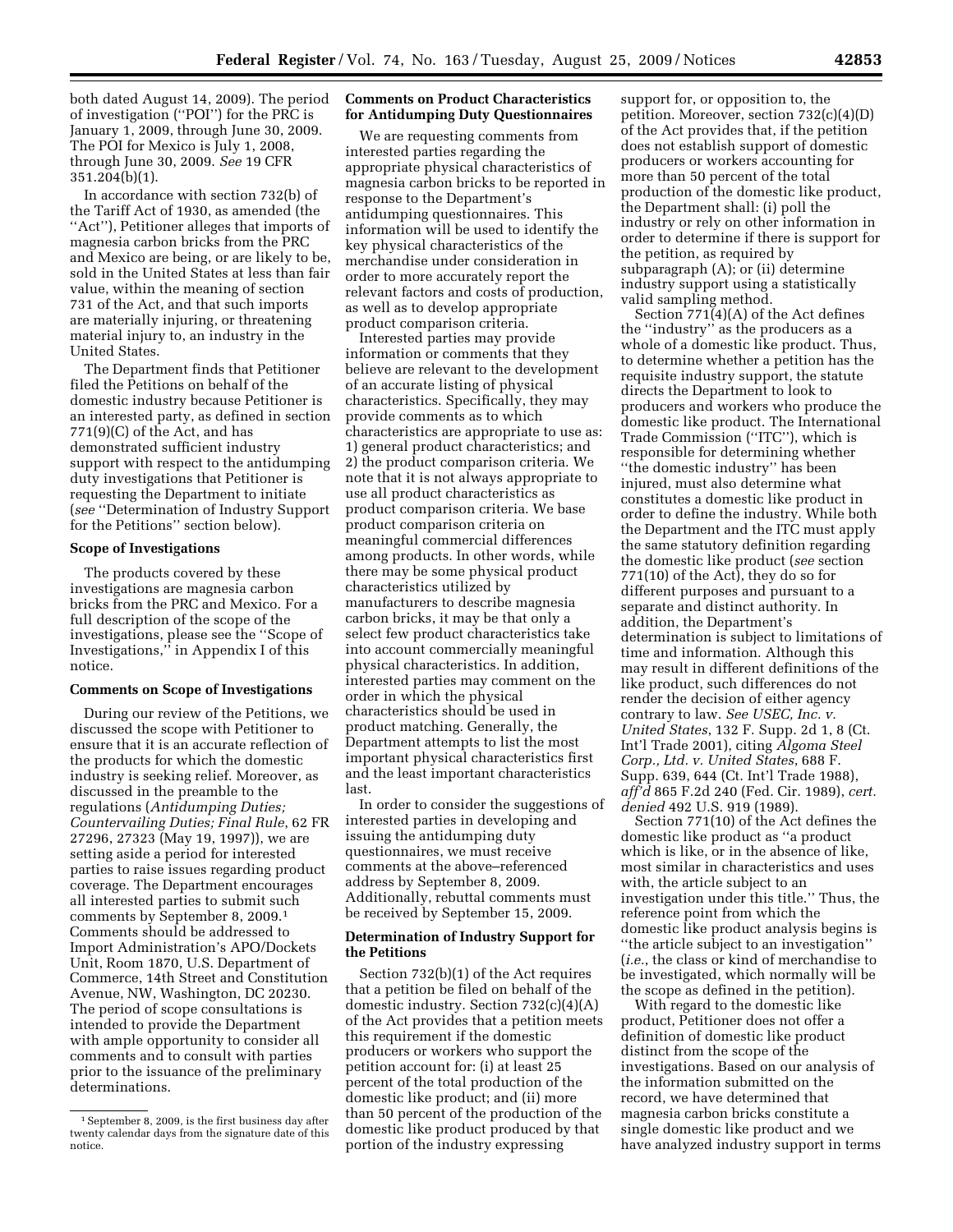of that domestic like product. For a discussion of the domestic like product analysis in this case, see Antidumping Duty Investigation Initiation Checklist: Magnesia Carbon Bricks from the PRC (''PRC Initiation Checklist'') at Attachment II, Analysis of Industry Support for the Petitions Covering Certain Magnesia Carbon Bricks from the People's Republic of China and Mexico, and Antidumping Duty Investigation Initiation Checklist: Magnesia Carbon Bricks from Mexico (''Mexico Initiation Checklist'') at Attachment II, Analysis of Industry Support for the Petitions Covering Certain Magnesia Carbon Bricks from the People's Republic of China and Mexico, dated concurrently with this notice and on file in the Central Records Unit (''CRU''), Room 1117 of the main Department of Commerce building.

In determining whether Petitioner has standing under section 732(c)(4)(A) of the Act, we considered the industry support data contained in the Petitions with reference to the domestic like product as defined in the ''Scope of Investigations'', in Appendix I of this notice. To establish industry support, Petitioner provided its own 2008 production of the domestic like product, as well as the production of the two supporters of the Petitions, and compared this to the estimated total production of the domestic like product for the entire domestic industry. *See*  Petitions, at Exhibits 2–4, Supplement to the AD PRC Petition, Supplement to the AD Mexico Petition, dated August 10, 2009, at 8–12, and Exhibits R2–R– 6, Second Supplement to the AD PRC Petition, and Second Supplement to the AD Mexico Petition, dated August 14, 2009, at 1–2. Petitioner estimated total 2008 production of the domestic like product based on its own production data, data from the two supporters of the Petitions, and knowledge of the U.S. industry. *See* Petitions, at Exhibits 2–4, Supplement to the AD PRC Petition, Supplement to the AD Mexico Petition, dated August 10, 2009, at 8–12, and Exhibits R2–R–6, Second Supplement to the AD PRC Petition, and Second Supplement to the AD Mexico Petition, dated August 14, 2009, at 1–2; *see also*  PRC Initiation Checklist at Attachment II, and Mexico Initiation Checklist at Attachment II.

Our review of the data provided in the Petitions, supplemental submissions, and other information readily available to the Department indicates that Petitioner has established industry support. First, the Petitions established support from domestic producers (or workers) accounting for more than 50 percent of the total production of the

domestic like product and, as such, the Department is not required to take further action in order to evaluate industry support (*e.g.*, polling). *See*  section 732(c)(4)(D) of the Act; *see also*  PRC Initiation Checklist at Attachment II, and Mexico Initiation Checklist at Attachment II. Second, the domestic producers (or workers) have met the statutory criteria for industry support under section 732(c)(4)(A)(i) of the Act because the domestic producers (or workers) who support the Petitions account for at least 25 percent of the total production of the domestic like product. *See* PRC Initiation Checklist at Attachment II, and Mexico Initiation Checklist at Attachment II. Finally, the domestic producers (or workers) have met the statutory criteria for industry support under section  $732(c)(4)(A)(ii)$  of the Act because the domestic producers (or workers) who support the Petitions account for more than 50 percent of the production of the domestic like product produced by that portion of the industry expressing support for, or opposition to, the Petitions. Accordingly, the Department determines that the Petitions were filed on behalf of the domestic industry within the meaning of section 732(b)(1) of the Act. *See id*.

The Department finds that Petitioner filed the Petitions on behalf of the domestic industry because it is an interested party as defined in section 771(9)(C) of the Act and it has demonstrated sufficient industry support with respect to the antidumping duty investigations that it is requesting the Department initiate. *See id*.

#### **Allegations and Evidence of Material Injury and Causation**

Petitioner alleges that the U.S. industry producing the domestic like product is being materially injured, or is threatened with material injury, by reason of the imports of the subject merchandise sold at less than normal value (''NV''). In addition, Petitioner alleges that subject imports exceed the negligibility threshold provided for under section 771(24)(A) of the Act.

Petitioner contends that the industry's injured condition is illustrated by reduced market share, underselling and price depressing and suppressing effects, increased import penetration, lost sales and revenue, reduced production, reduced capacity utilization, reduced shipments, reduced employment, and overall poor financial performance. We have assessed the allegations and supporting evidence regarding material injury, threat of material injury, and causation, and we have determined that these allegations are properly supported by adequate

evidence and meet the statutory requirements for initiation. *See* PRC Initiation Checklist at Attachment III, Analysis of Allegations and Evidence of Material Injury and Causation for the Petitions Covering Certain Magnesia Carbon Bricks from the People's Republic of China and Mexico, and Mexico Initiation Checklist at Attachment III, Analysis of Allegations and Evidence of Material Injury and Causation for the Petitions Covering Certain Magnesia Carbon Bricks from the People's Republic of China and Mexico.

#### **Allegations of Sales at Less Than Fair Value**

The following is a description of the allegations of sales at less than fair value upon which the Department based its decision to initiate these investigations of imports of magnesia carbon bricks from the PRC and Mexico. The sources of data for the deductions and adjustments relating to the U.S. price, the factors of production (for the PRC) and constructed value (''CV'') (for Mexico) are also discussed in the country–specific initiation checklists. *See* PRC Initiation Checklist and Mexico Initiation Checklist.

## **U.S. Price**

#### *The PRC*

For the PRC, Petitioner calculated export price (''EP'') based on documentation of actual sales and offers for sale obtained from a confidential source. *See* PRC Initiation Checklist; *see also* AD PRC Petition at Exhibit 11, and Second Supplement to the AD PRC Petition, dated August 14, 2009, at 4. Petitioner made adjustments for distributor mark–ups, international freight and U.S. movement expenses. *See* PRC Initiation Checklist; *see also*  Second Supplement to the AD PRC Petition, at Exhibit R–11.

#### *Mexico*

For Mexico, Petitioner based U.S. price on POI prices of magnesia carbon bricks produced by the Mexican manufacturer RHI–Refmex S.A. de C.V. (''RHI–Refmex''). Petitioner substantiated the U.S. prices used with affidavits from persons who obtained the information. Petitioner believes that these prices include selling expenses incurred by RHI–Refmex's U.S. affiliate but conservatively assumed such expenses to be zero in its calculation of net U.S. price. Petitioner deducted, where appropriate, freight expenses (U.S. inland freight), but made no other adjustments. *See* Mexico Initiation Checklist; *see also* AD Mexico Petition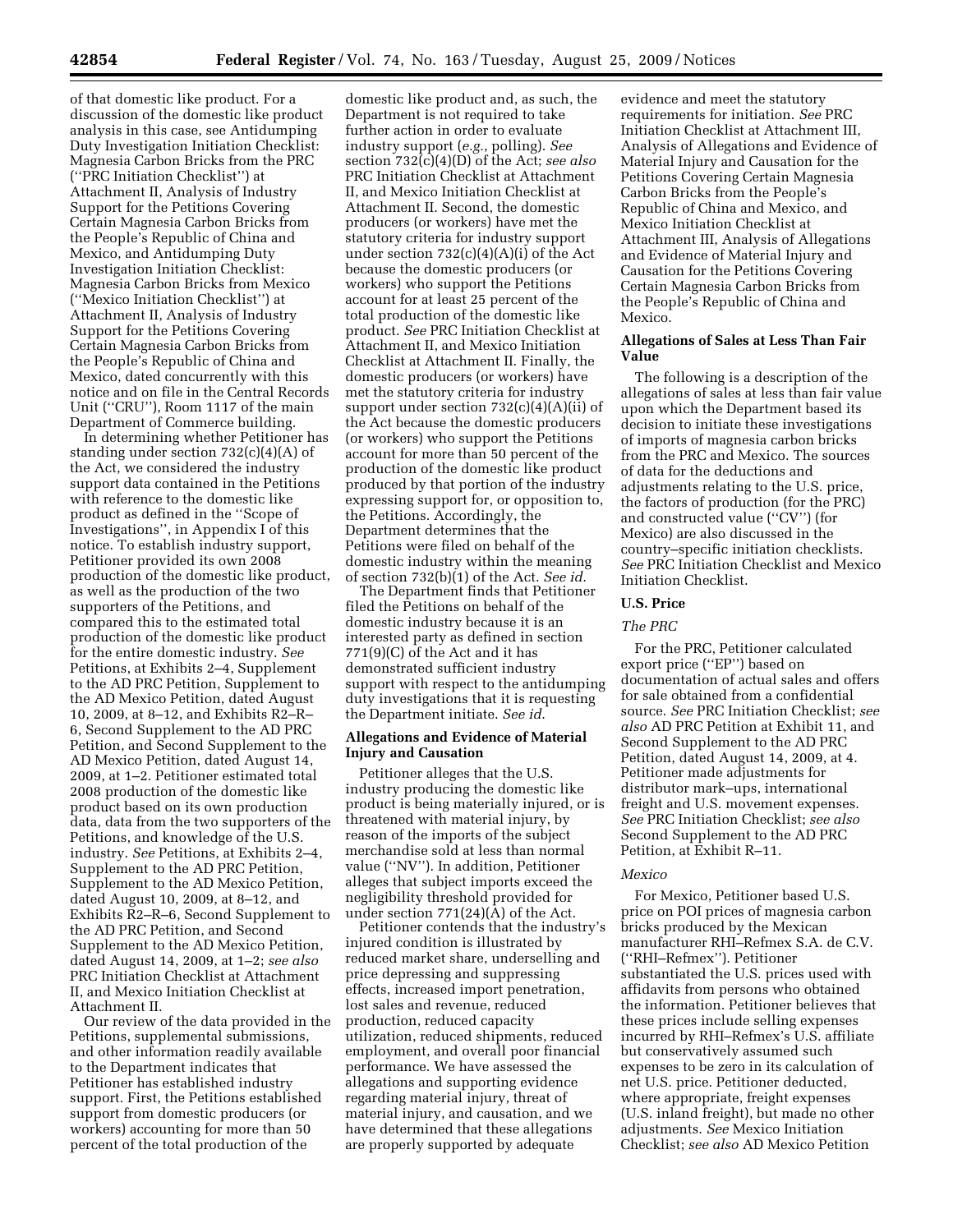at 15, Supplement to the AD Mexico Petition, at 21 and Exhibits R–8, R–10 and R–11, and Second Supplement to the AD Mexico Petition, at 3.

### **Normal Value**

## *The PRC*

Petitioner states that the PRC is a non–market economy (''NME'') country and no determination to the contrary has been made by the Department. *See*  AD PRC Petition, at 14. In accordance with section 771(18)(C)(i) of the Act, the presumption of NME status remains in effect until revoked by the Department. The presumption of NME status for the PRC has not been revoked by the Department and, therefore, remains in effect for purposes of the initiation of this investigation. Accordingly, the NV of the product for the PRC investigation is appropriately based on factors of production valued in a surrogate market–economy country in accordance with section 773(c) of the Act. In the course of the PRC investigation, all parties, including the public, will have the opportunity to provide relevant information related to the issue of the PRC's NME status and the granting of separate rates to individual exporters.

Petitioner contends that India is the appropriate surrogate country for the PRC because: 1) it is at a level of economic development comparable to that of the PRC; and 2) it is a significant producer of comparable merchandise; and 3) information required to calculate unit factor costs and financial ratios is readily available. *See* AD PRC Petition at 14–16, and Exhibit 10. Based on the information provided by Petitioner, we believe that it is appropriate to use India as a surrogate country for initiation purposes. After initiation of the investigation, interested parties will have the opportunity to submit comments regarding surrogate country selection and, pursuant to 19 CFR  $351.301(c)(3)(i)$ , will be provided an opportunity to submit publicly available information to value factors of production within 40 days after the date of publication of the preliminary determination.

Petitioner calculated the NV and dumping margins using the Department's NME methodology as required by 19 CFR 351.202(b)(7)(i)(C) and 19 CFR 351.408. Petitioner calculated NV based on its own consumption rates for producing magnesia carbon bricks in 2008. *See* AD PRC Petition at 17, and Exhibit 12. In calculating NV, Petitioner based the quantity of each of the inputs used to manufacture and pack magnesia carbon bricks in the PRC on its own industry

knowledge and production experience during the POI. *See* AD PRC Petition at 17, and Exhibit 12. Petitioner states that the actual usage rates of the foreign manufacturers of magnesia carbon bricks are not reasonably available; however, Petitioner notes that to the best of Petitioner's knowledge, the production of magnesia carbon bricks in China relies on similar basic manufacturing processes as in the United States. *See* AD PRC Petition at 17.

Petitioner determined the consumption quantities of all raw materials and packing materials based on its own production experience. *See*  AD PRC Petition at 17, and Exhibit 12. Petitioner valued the factors of production based on reasonably available, public surrogate country data, specifically, Indian import statistics from the World Trade Atlas (''WTA''). *See* Supplement to the AD PRC Petition, at Exhibit R–8. Petitioner excluded from these import statistics imports from countries previously determined by the Department to be NME countries and from Indonesia, the Republic of Korea, and Thailand as the Department has previously excluded prices from these countries because they maintain broadly available, non–industry-specific export subsidies. *See id*. In addition, the Petitioner made currency conversions, where necessary, based on the POI– average rupee/U.S. dollar exchange rate, as reported on the Department's website. *See* Supplement to the AD PRC Petition, at 16 and Exhibit R–8. Petitioner determined labor costs using the labor consumption, in hours, derived from its own experience. *See*  AD PRC Petition at Exhibit 12. Petitioner valued labor costs using the Department's NME Wage Rate for the PRC at *http://ia.ita.doc.gov/wages/ 05wages/05wages–051608.html*. *See*  Supplement to the AD PRC Petition, at Exhibit R–8. For purposes of initiation, the Department determines that the surrogate values used by Petitioner are reasonably available and, thus, acceptable for purposes of initiation.

Petitioner determined electricity costs using the electricity consumption, in kilowatt hours, derived from its own experience. *See* AD PRC Petition at Exhibit 12. Petitioner valued electricity using the Indian electricity rate reported by the Central Electric Authority of the Government of India. *See* Supplement to the AD PRC Petition, at 16 and Exhibit R–8.

Petitioner determined natural gas costs using the natural gas consumption derived from its own experience. *See*  AD PRC Petition at Exhibit 12. Petitioner valued natural gas using

Indian import statistics from WTA. *See*  Supplement to the AD PRC Petition, at Exhibit R–8.

Petitioner based factory overhead, selling, general and administrative (''SG&A''), and profit on data from IFGL Refractories Ltd. (''IFGL''), a producer of refractory products, for the fiscal year April 2007 through March 2008. *See* AD PRC Petition at Exhibit 13. Petitioner states that, as a manufacturer of non– subject products within the same general category of merchandise as magnesia carbon bricks, IFGL's main operation in India can be considered a reasonable surrogate. *See* Supplement to the AD PRC Petition, at 17–18. Therefore, for purposes of the initiation, the Department finds Petitioner's use of IFGL's unconsolidated financial ratios appropriate.

#### *Mexico*

Petitioner calculated NV for magnesia carbon bricks using CV because Petitioner was unable to obtain home market or third country prices. *See* AD Mexico Petition at 13.

Pursuant to section 773(e) of the Act, CV consists of the cost of manufacturing (''COM''), SG&A expenses, packing expenses, and profit. In calculating COM and packing, Petitioner based the quantity of each of the inputs used to manufacture and pack magnesia carbon bricks in Mexico on its own production experience during 2008. *See* AD Mexico Petition at 14, and Exhibits 9 and 11, Supplement to the AD Mexico Petition, at Exhibit R–9, and Second Supplement to the AD Mexico Petition, at Exhibit R– 14. Petitioner notes that, to the best of its knowledge, the magnesia carbon bricks manufacturing process in Mexico is very similar to its magnesia carbon bricks manufacturing process. Accordingly, Petitioner states that it is reasonable to estimate the Mexican producer's usage rates based on its own usage rates experienced in producing magnesia carbon bricks. Petitioner also states that certain ''brands'' (*i.e.*, models) of RHI–Refmex's magnesia carbon bricks are identical or very similar to its corresponding brands in terms of quantity and type of raw materials used, energy consumed, and the composition of the finished product. *See* AD Mexico Petition at 14 and 15, and Supplement to the AD Mexico Petition, at 14 and Exhibit R–9.

Petitioner multiplied the usage quantities of the inputs used to manufacture and pack magnesia carbon bricks by the Mexican values of those inputs based on publicly available data. *See* AD Mexico Petition, at 15 and Exhibit 10, Supplement to the AD Mexico Petition, at Exhibit R–8, and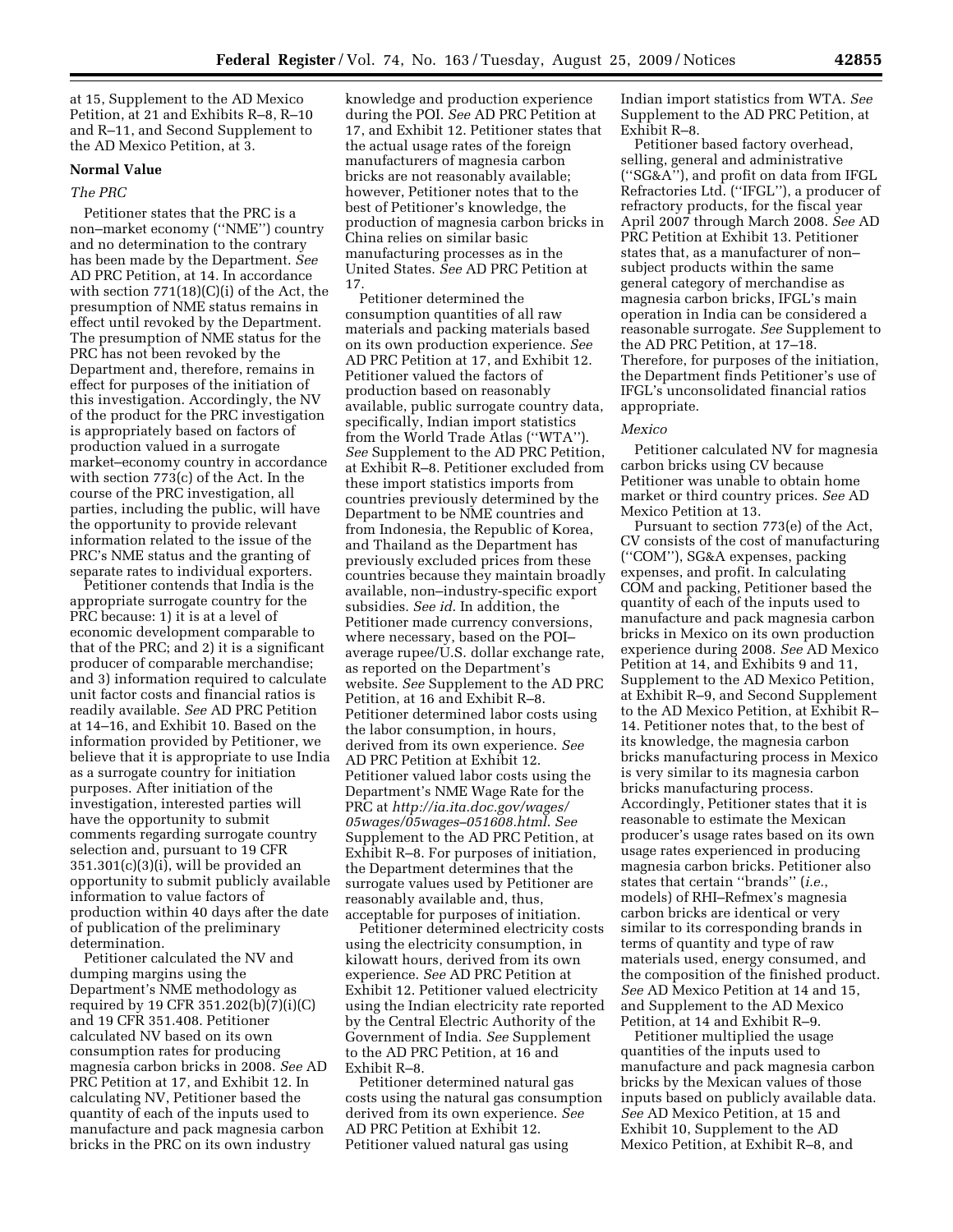Second Supplement to the AD Mexico Petition, at Exhibit R–14.

Raw materials (*e.g.*, magnesite) are significant inputs used in the production of magnesia carbon bricks. Petitioner determined the consumption quantities of all raw materials and packing materials based on its own production experience. *See* AD Mexico Petition, at 14, and Exhibits 9 and 11, and Supplement to the AD Mexico Petition, at Exhibit R–9. Petitioner valued all raw materials and packing materials using Mexican import statistics as reflected in the WTA data for the period from June 2008 through May 2009, the most recent data available. Petitioner excluded from these import statistics imports from countries previously determined by the Department to be NME countries and from India, Indonesia, the Republic of Korea, and Thailand, as the Department has previously excluded prices from these countries because they maintain broadly available, non–industry-specific export subsidies. *See* AD Mexico Petition at Exhibit 10, and Supplement to the AD Mexico Petition, at Exhibit R– 8.

Petitioner determined labor costs using the labor consumption in hours derived from its own experience. Petitioner relied on Mexican wage rate data available from the Import Administration website at *http:// ia.ita.doc.gov/wages* to determine the average wage rate in Mexico. *See* AD Mexico Petition at 15, and Supplement to the AD Mexico Petition, at 17.

Petitioner determined the costs of electricity and natural gas using consumption amounts derived from its own experience. Petitioner valued electricity using the POI Mexican electricity rates for medium–sized enterprises reported by the Mexico Secretary of Energy at *http:// www.sener.gob.mx*. Petitioner converted the Mexican electricity rates into U.S. dollars using the Department's POI exchange rates. Petitioner valued natural gas using Mexican import statistics as reflected in the WTA data for the period from June 2008 through May 2009, the most recent data available. *See* AD Mexico Petition at Exhibit 10, and Supplement to the AD Mexico Petition, at 18 and Exhibit R–8.

To calculate factory overhead, SG&A expenses, and profit, Petitioner relied on the financial statements of a Mexican producer of ceramic products, Grupo Lamosa, S.A.B. de C.V., a company that produces products in the same general category of merchandise as magnesia carbon bricks. *See* Supplement to the AD Mexico Petition, at Exhibit R–8, and Second Supplement to the AD Mexico

Petition, at Exhibit R–13. *See also*  Mexico Initiation Checklist.

#### **Fair–Value Comparisons**

Based on the data provided by Petitioner, there is reason to believe that imports of magnesia carbon bricks from the PRC and Mexico are being, or are likely to be, sold in the United States at less than fair value. Based on a comparison of U.S. prices and NV calculated in accordance with section 773(c) of the Act, the estimated dumping margins for magnesia carbon bricks from the PRC range from 112 percent to 349 percent. *See* PRC Initiation Checklist. Based on a comparison of U.S. price and CV calculated in accordance with section 773(a)(4) of the Act, the estimated dumping margins for magnesia carbon bricks from Mexico range from 153 percent to 295 percent. *See* Mexico Initiation Checklist; *see also*  Supplement to the AD Mexico Petition, at Exhibit R–10, and Second Supplement to the AD Mexico Petition, at Exhibit R–14 and R–15.

## **Initiation of Antidumping Investigations**

Based upon the examination of the Petitions on magnesia carbon bricks from the PRC and Mexico, the Department finds that the Petitions meet the requirements of section 732 of the Act. Therefore, we are initiating antidumping duty investigations to determine whether imports of magnesia carbon bricks from the PRC and Mexico are being, or are likely to be, sold in the United States at less than fair value. In accordance with section 733(b)(1)(A) of the Act and 19 CFR 351.205(b)(1), unless postponed, we will make our preliminary determinations no later than 140 days after the date of this initiation.

## **Targeted–Dumping Allegations**

On December 10, 2008, the Department issued an interim final rule for the purpose of withdrawing 19 CFR 351.414(f) and (g), the regulatory provisions governing the targeteddumping analysis in antidumping duty investigations, and the corresponding regulation governing the deadline for targeted–dumping allegations, 19 CFR 351.301(d)(5). *See Withdrawal of the Regulatory Provisions Governing Targeted Dumping in Antidumping Duty Investigations*, 73 FR 74930 (December 10, 2008). The Department stated that ''{w}ithdrawal will allow the Department to exercise the discretion intended by the statute and, thereby, develop a practice that will allow interested parties to pursue all statutory

avenues of relief in this area.'' *See id*. at 74931.

In order to accomplish this objective, if any interested party wishes to make a targeted- dumping allegation in any of these investigations pursuant to section  $777A(d)(1)(B)$  of the Act, such allegations are due no later than 45 days before the scheduled date of the country–specific preliminary determination.

#### **Respondent Selection**

#### *The PRC*

For this investigation, the Department will request quantity and value information from all known exporters and producers identified with complete contact information in the AD PRC Petition. The quantity and value data received from NME exporters/producers will be used as the basis to select the mandatory respondents.

The Department requires that the respondents submit a response to both the quantity and value questionnaire and the separate–rate application by the respective deadlines in order to receive consideration for separate–rate status. *See Circular Welded Austenitic Stainless Pressure Pipe from the People's Republic of China: Initiation of Antidumping Duty Investigation*, 73 FR 10221, 10225 (February 26, 2008); *Initiation of Antidumping Duty Investigation: Certain Artist Canvas From the People's Republic of China*, 70 FR 21996, 21999 (April 28, 2005). The Department will post the quantity and value questionnaire along with the filing instructions on the Import Administration website at *http:// ia.ita.doc.gov/ia–highlights-and– news.html*, and a response to the quantity and value questionnaire is due no later than September 10, 2009. Also, the Department will send the quantity and value questionnaire to those PRC companies identified in the AD PRC Petition, at Exhibit 9.

#### *Mexico*

For this investigation, the Department intends to select respondents based on U.S. Customs and Border Protection (''CBP'') data for U.S. imports under the Harmonized Tariff Schedule of the United States (''HTSUS'') numbers 6902.10.10.00 and 6902.10.50.00, the two HTSUS categories most specific to the subject merchandise, during the POI. We intend to release the CBP data under Administrative Protective Order (''APO'') to all parties with access to information protected by APO within five days of publication of this **Federal Register** notice and make our decision regarding respondent selection within